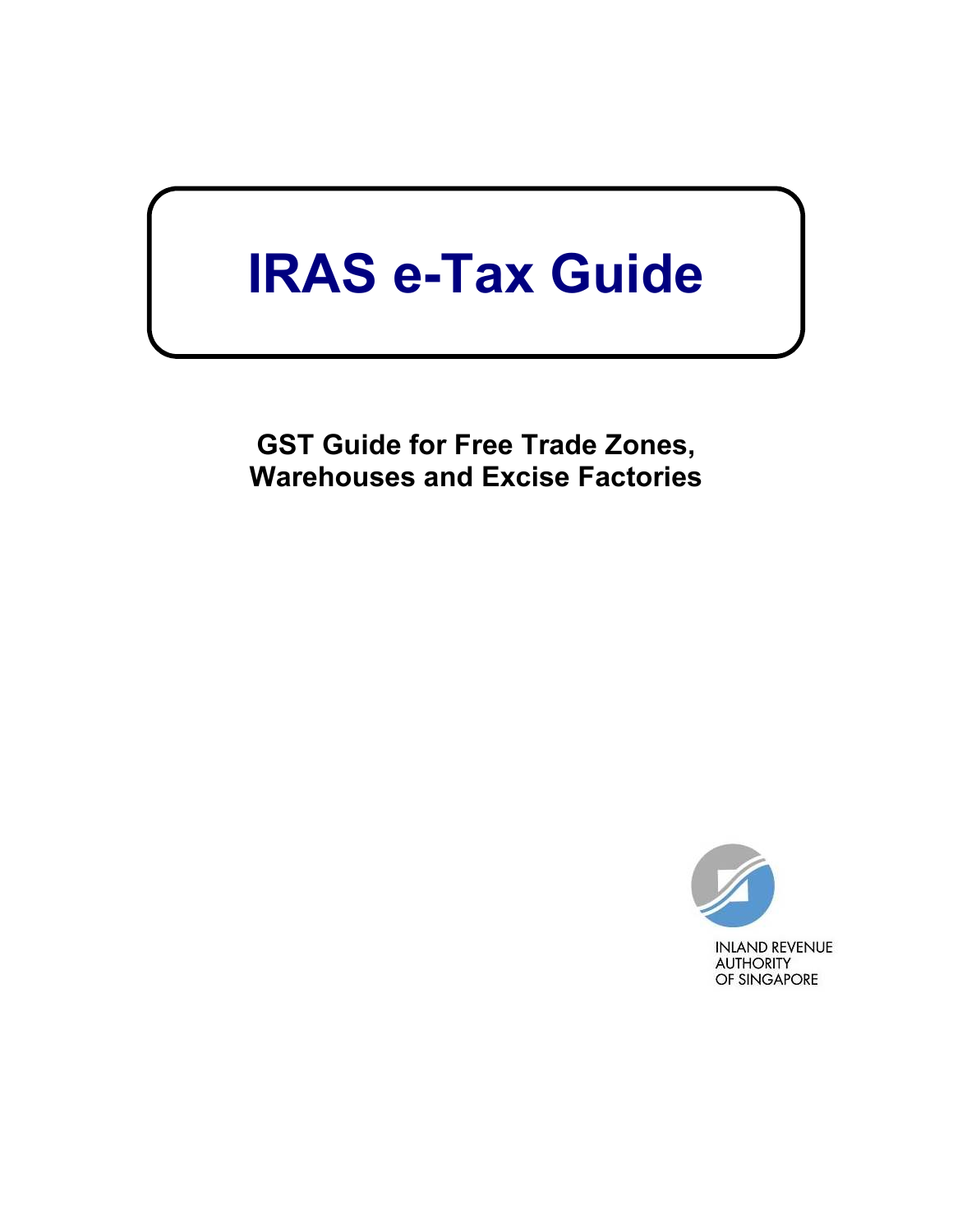Published by Inland Revenue Authority of Singapore

Published on 31 Dec 2013

Disclaimers: IRAS shall not be responsible or held accountable in any way for any damage, loss or expense whatsoever, arising directly or indirectly from any inaccuracy or incompleteness in the Contents of this e-Tax Guide, or errors or omissions in the transmission of the Contents. IRAS shall not be responsible or held accountable in any way for any decision made or action taken by you or any third party in reliance upon the Contents in this e-Tax Guide. This information aims to provide a better general understanding of taxpayers' tax obligations and is not intended to comprehensively address all possible tax issues that may arise. While every effort has been made to ensure that this information is consistent with existing law and practice, should there be any changes, IRAS reserves the right to vary our position accordingly.

#### © Inland Revenue Authority of Singapore

All rights reserved. No part of this publication may be reproduced or transmitted in any form or by any means, including photocopying and recording without the written permission of the copyright holder, application for which should be addressed to the publisher. Such written permission must also be obtained before any part of this publication is stored in a retrieval system of any nature.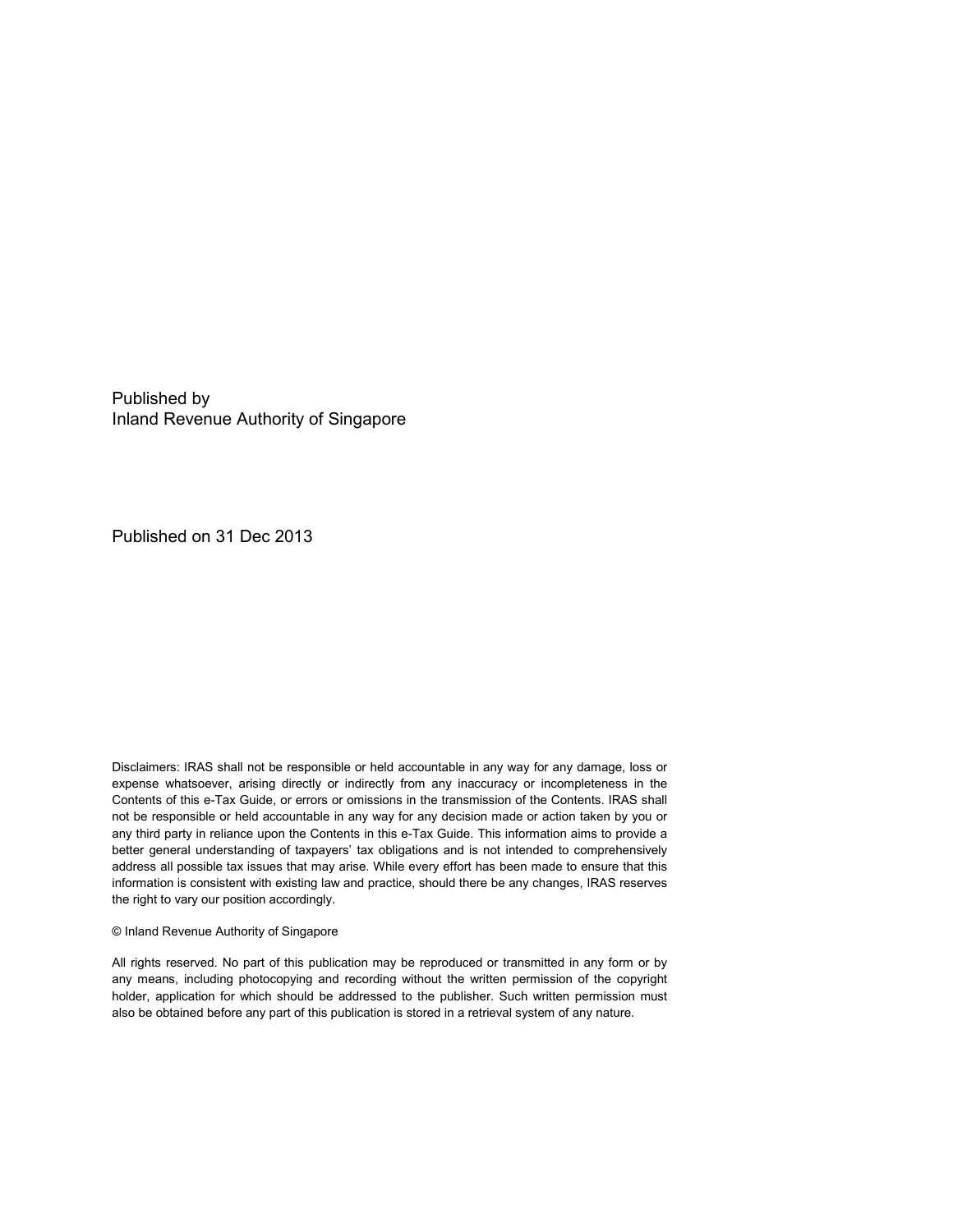## **Table of Contents**

| $\mathbf 1$                                                          |                                                                         |  |  |
|----------------------------------------------------------------------|-------------------------------------------------------------------------|--|--|
| $\mathbf{2}$                                                         |                                                                         |  |  |
| 3                                                                    |                                                                         |  |  |
| 4                                                                    |                                                                         |  |  |
| 5                                                                    |                                                                         |  |  |
| 6                                                                    |                                                                         |  |  |
| $\overline{7}$                                                       |                                                                         |  |  |
| 8                                                                    |                                                                         |  |  |
| 9                                                                    | Temporary Removal of Goods from Warehouses for Auctions and Exhibitions |  |  |
| 10                                                                   | Other Scenarios of Goods and Services Consumed or Supplied in FTZs,     |  |  |
|                                                                      |                                                                         |  |  |
|                                                                      |                                                                         |  |  |
| Annex A - GST Treatment and Reporting Requirement for Goods in FTZs, |                                                                         |  |  |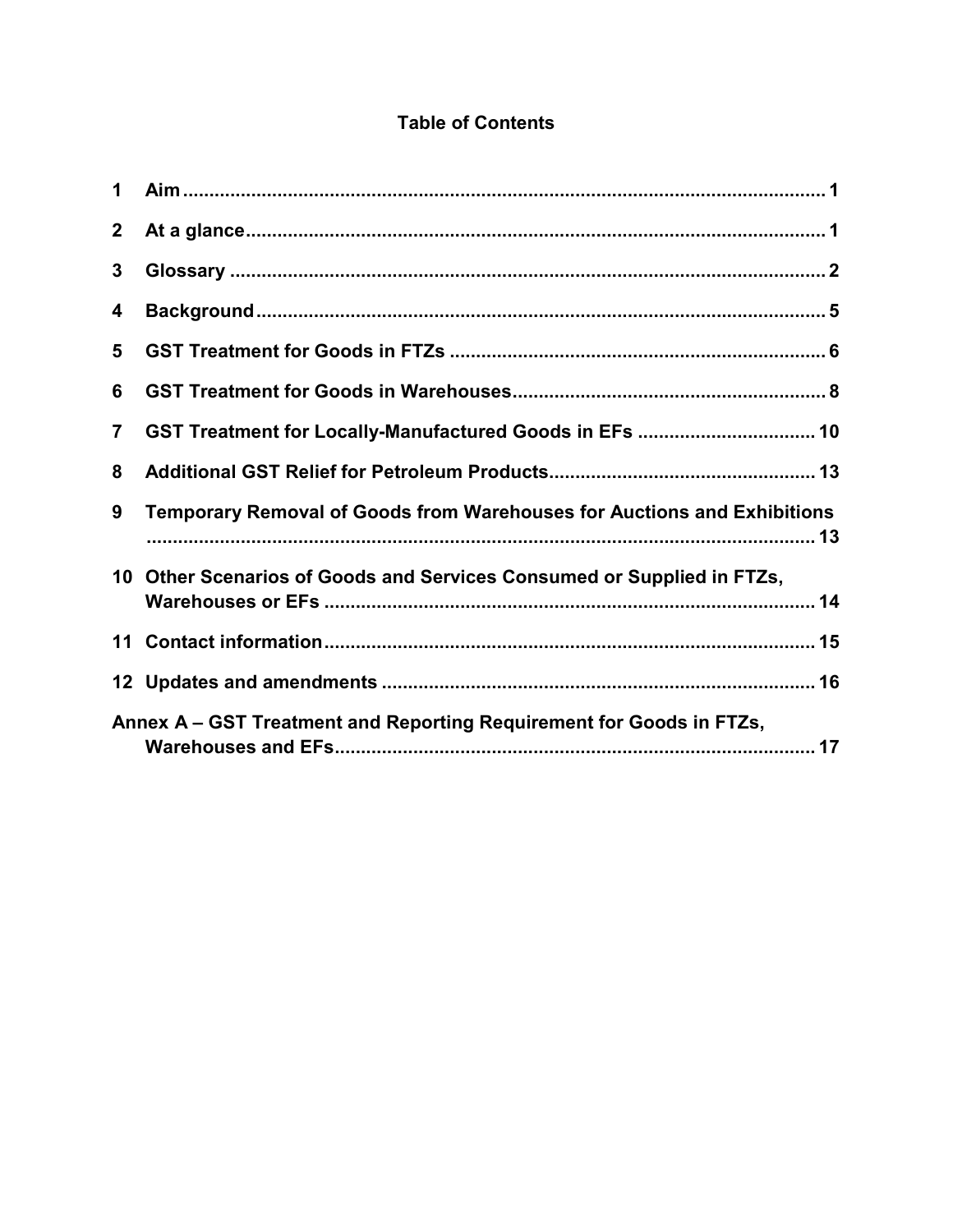## **GST Guide for Free Trade Zones, Warehouses and Excise Factories**

#### **1 Aim**

- 1.1 This e-Tax Guide explains the GST treatment for the movement of goods into, within and out of Free Trade Zones (FTZs), Licensed/Zero-GST/Bonded Warehouses (hereafter referred to as "Warehouses") and Excise Factories  $(EFs)<sup>1</sup>$ .
- 1.2 You should read this Guide if you are handling your own goods or handling goods on behalf of overseas principals, where these goods are:
	- a) imported and exported via FTZs;
	- b) stored inside FTZs, Warehouses and EFs; and/or
	- c) traded within FTZs, Warehouses and EFs.

#### **2 At a glance**

- 2.1 Under our GST regime, unless special schemes are applicable, GST is payable on the importation of goods into Singapore. Import GST is payable regardless of whether the importer is GST-registered or not. However, if goods are imported and stored in FTZs, Warehouses or EFs, import GST is suspended until these goods are moved into customs territory. Generally, sale of these goods within FTZs, Warehouses and EFs are disregarded for GST purposes.
- 2.2 The GST treatment and reporting requirement for goods in FTZs, Warehouses and EFs are summarised in the table (refer to Annex A).

<sup>1</sup> This e-Tax guide replaces the IRAS's e-Tax guide on "GST Guide for Free Trade Zones (FTZs), Warehouses and Excise Factories" published on 5 Jan 2011.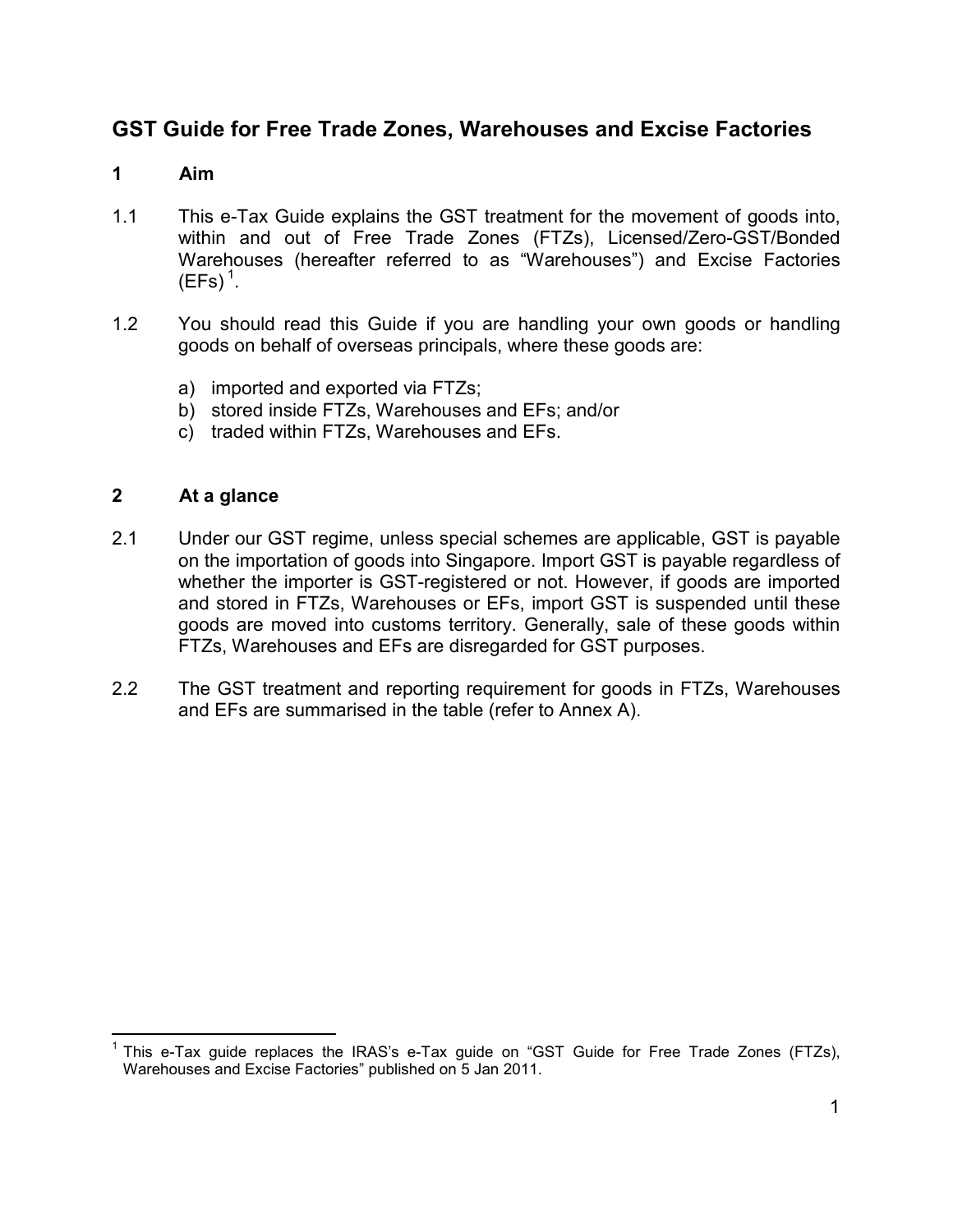#### **3 Glossary**

#### Customs Control

3.1 When goods are under customs control, such goods (both dutiable and nondutiable) may not be removed except with the permission of the proper officer of the Singapore Customs<sup>2</sup>. Upon removal from customs control, import GST is payable on the goods unless they qualify under any import relief or import GST suspension or deferment scheme.

#### Customs Territory

3.2 Custom territory means Singapore and the territorial waters thereof but excludes any Free Trade Zone<sup>3</sup>. Goods are treated as "imported" once they are brought into customs territory.

#### Duty Point

- 3.3 Duty point<sup>4</sup> refers to the time when duty (if any) and import GST is payable. Duty point for:
	- (a) dutiable goods (goods subject to customs and/or excise duty) is when customs duty or excise duty is payable, whichever is the earlier; and
	- (b) non-dutiable goods (goods not subject to customs and/or excise duty) is when the goods are removed from customs control.

#### Excise Factory

3.4 A designated area approved and licensed by the Singapore Customs for manufacturing dutiable goods; namely liquor, tobacco, motor vehicles, compressed natural gas (CNG) and petroleum, with the suspension of duty and GST.

<sup>2</sup> Section 3(2) of the Customs Act

 $3$  Section 3(1) of the Customs Act

 $4$  Section 8(4) of the GST Act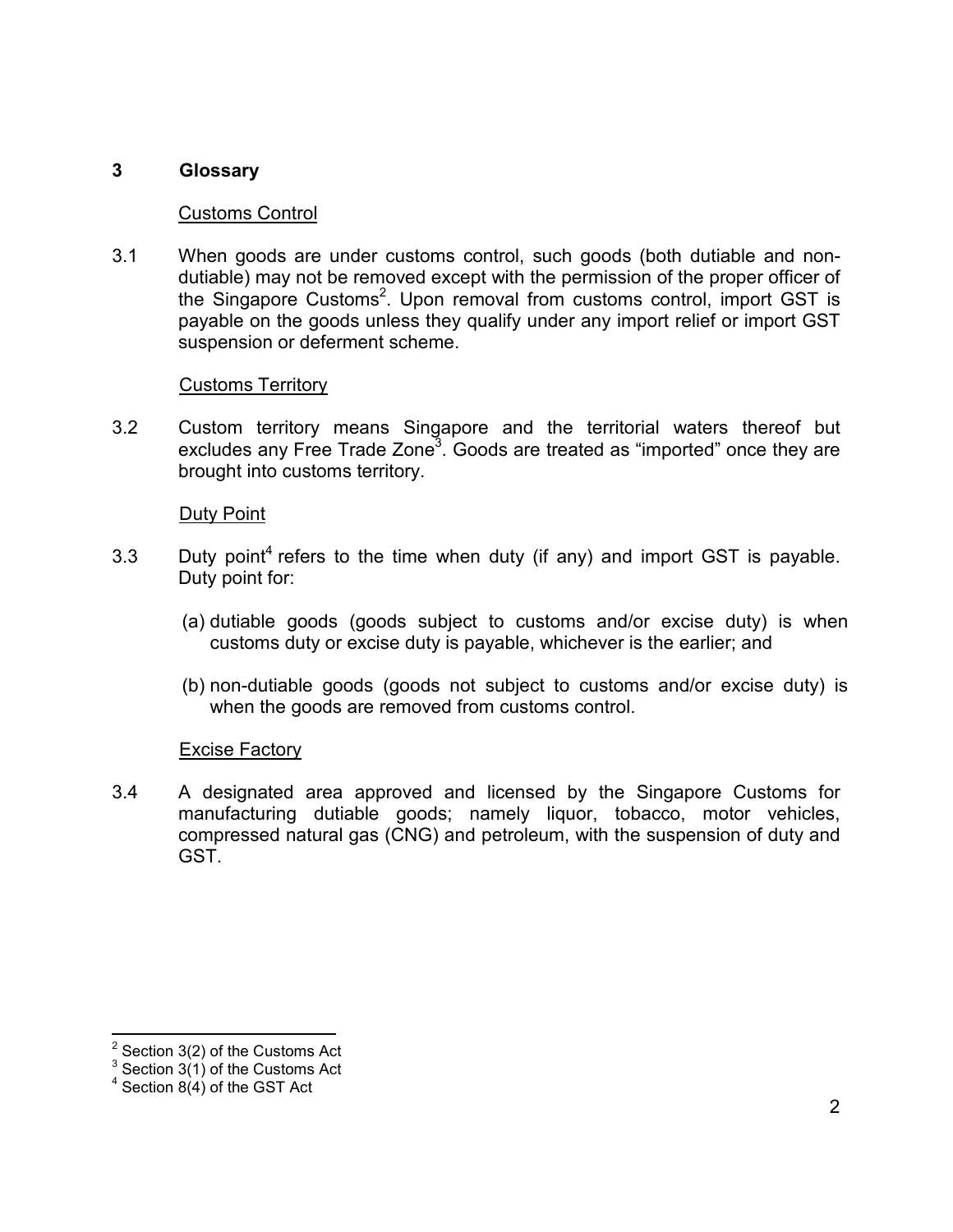#### Free Trade Zones (FTZs)

3.5 FTZs are designated areas in Singapore where goods can be imported and sold or exported without the need to account for customs or excise duties or GST. FTZs are meant to encourage entrepot trading. The primary function of an FTZ is to facilitate the transshipment of overseas goods via Singapore, that is, goods placed temporarily in the FTZ before being loaded onto another ship or aircraft for export without requiring customs clearance.

#### Import GST

3.6 Import GST refers to GST payable when goods are removed from customs control into customs territory. Import GST is levied on the value of imported goods and this includes the cost, insurance and freight (CIF) plus the duty payable (if applicable) $5$  and other related costs.

#### Licensed Warehouse

3.7 A designated area approved and licensed by the Singapore Customs for storing imported dutiable goods, namely liquor, tobacco products, motor vehicles and petroleum, with the duty and GST payable suspended.

#### Local Goods

3.8 Goods that have previously cleared customs control and re-entered an FTZ and/or locally-manufactured goods that are placed into an FTZ.

#### Overseas Goods

3.9 Goods from outside Singapore that have landed into the FTZ or in the Warehouses.

#### Value of Import

 $\overline{a}$ 

3.10 The value of import includes the cost of the goods, plus insurance and freight, (CIF) and if the goods are dutiable, plus duty.

<sup>&</sup>lt;sup>5</sup> All goods (except for investment precious metals) imported into Singapore are subject to GST.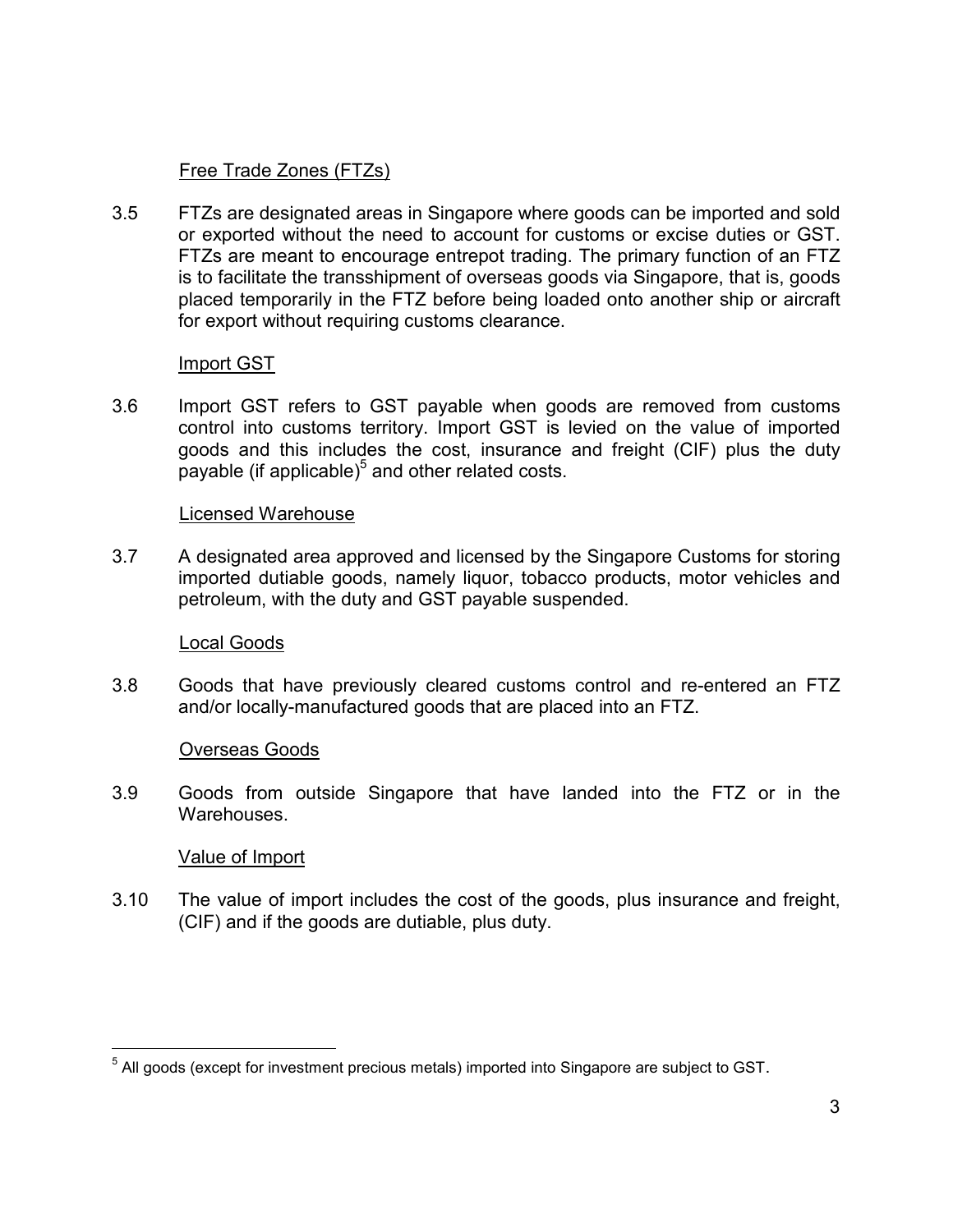- 3.11 Where a supply took place before the goods are removed from customs control, the value of import shall be the last selling price and include the following:
	- duty if payable; and
	- other costs, charges and expenses incidental to the sale and delivery of the goods up to the place of importation

if not included in the selling price $^6$ .

#### Zero-GST Warehouse/ Bonded Warehouse

3.12 A Zero-GST Warehouse or Bonded Warehouse, also known as a ZG Warehouse, is a designated area approved by the Singapore Customs for storing imported non-dutiable goods with GST suspended. Depending on circumstances, a ZG warehouse may be the entire premises, a designated part of the premises, a storage tank or any other places approved by the Singapore Customs. A ZG warehouse cannot be used to store dutiable goods, locallyacquired or locally-manufactured goods and GST-paid goods.

 $^6$  Section 18(1) of the GST Act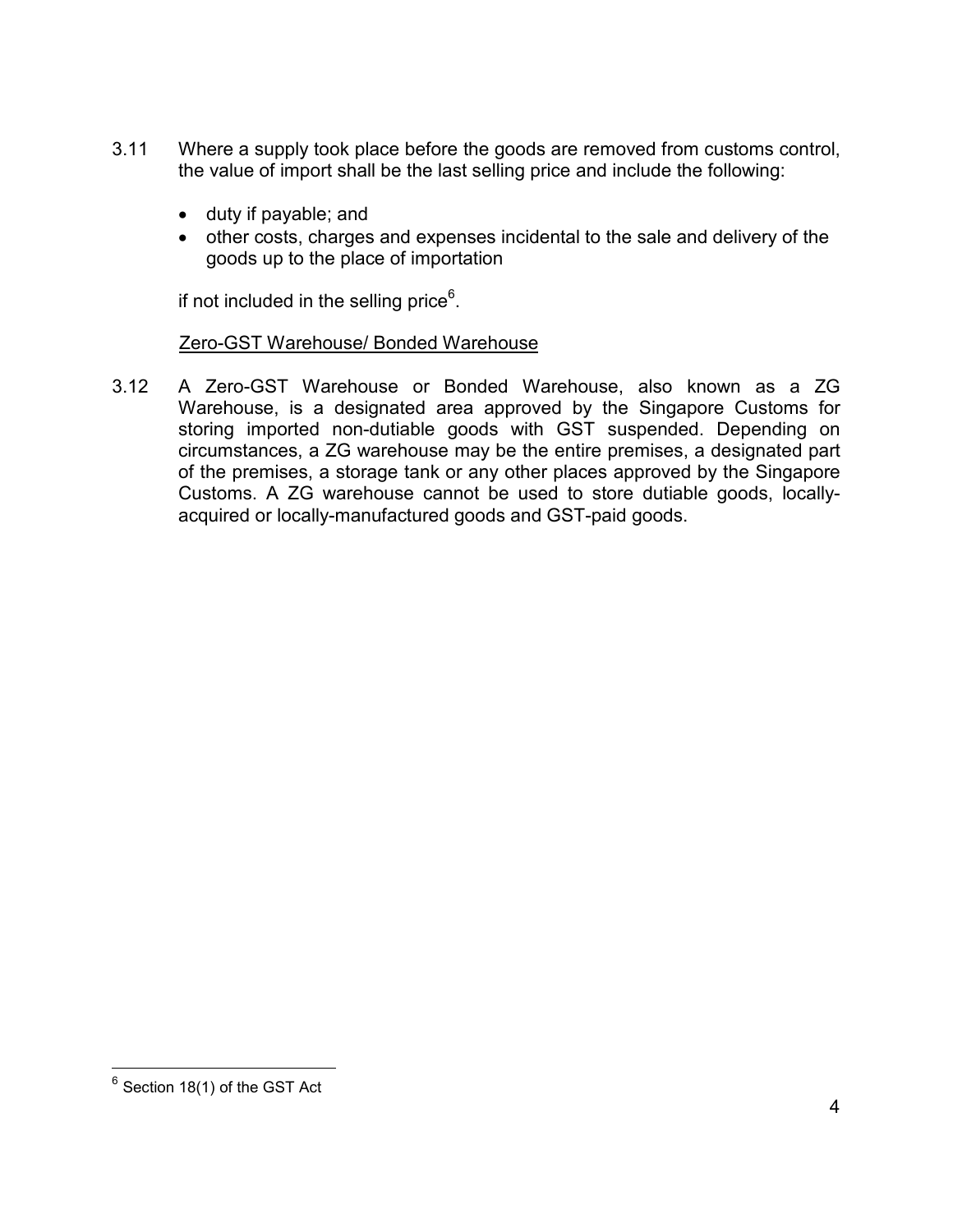#### **4 Background**

- 4.1 Generally, all goods (except for investment precious metals<sup>7</sup>) imported into Singapore are subject to GST, regardless of whether they are imported by a GST or a non-GST registered person. The importer is required to pay GST upon importation of the goods into Singapore unless the goods qualify under any import relief<sup>8</sup> or an import GST suspension or deferment scheme<sup>9</sup>.
- 4.2 GST on imports is collected and administered by the Singapore Customs as if it were customs/excise duty and as if all goods imported into Singapore were dutiable<sup>10</sup>. That is, the administration of import GST follows the customs regime. Following the customs regime means that:
	- (a) the importer will be subject to documentary controls and requirements similar to that for dutiable goods, including taking up the necessary customs permit for the import and removal of goods subject to GST; and
	- (b) import GST is suspended since duty (if any) is suspended while goods remain in customs control although they are physically in Singapore.
- 4.3 Goods imported and stored in FTZs and Warehouses are considered as goods under customs control. In support of Singapore's role as a centre for entrepot trade, import GST is imposed on such goods only when they are removed for domestic consumption. In other words, no import GST is imposed if the goods are re-exported.
- 4.4 In addition, goods in FTZs and Warehouses may be supplied (bought and sold) many times before they are removed. To free businesses from the burden of having to account for GST on these multiple supplies of goods, such supplies (except for supplies of local goods in FTZs which remain taxable  $11$ ) are disregarded for GST purposes.

 $<sup>7</sup>$  With effect from 1 Oct 2012, the import and supply of investment precious metals are exempt from GST.</sup>

<sup>&</sup>lt;sup>8</sup> For more information on import reliefs, please refer to the webpage, GST > GST-registered businesses > Working out your taxes> Importing of Goods > Relief of GST on Imports on IRAS' website at http://www.iras.gov.sg

<sup>&</sup>lt;sup>9</sup> For more information on the schemes please refer to the webpage, GST > GST-registered businesses > Working out your taxes > Importing of Goods > GST Suspension Schemes / Import GST Deferment Scheme (IGDS) on IRAS' website at http://www.iras.gov.sg

 $10$ Section 8(4) of the GST Act provides for import GST to be levied as if it were customs or excise duty and as if all goods imported into Singapore are dutiable.

<sup>&</sup>lt;sup>11</sup> Supplies of local goods in FTZs remain taxable as the primary function of FTZs is to facilitate the transhipment of goods via Singapore and not so much for the storage or trading of goods.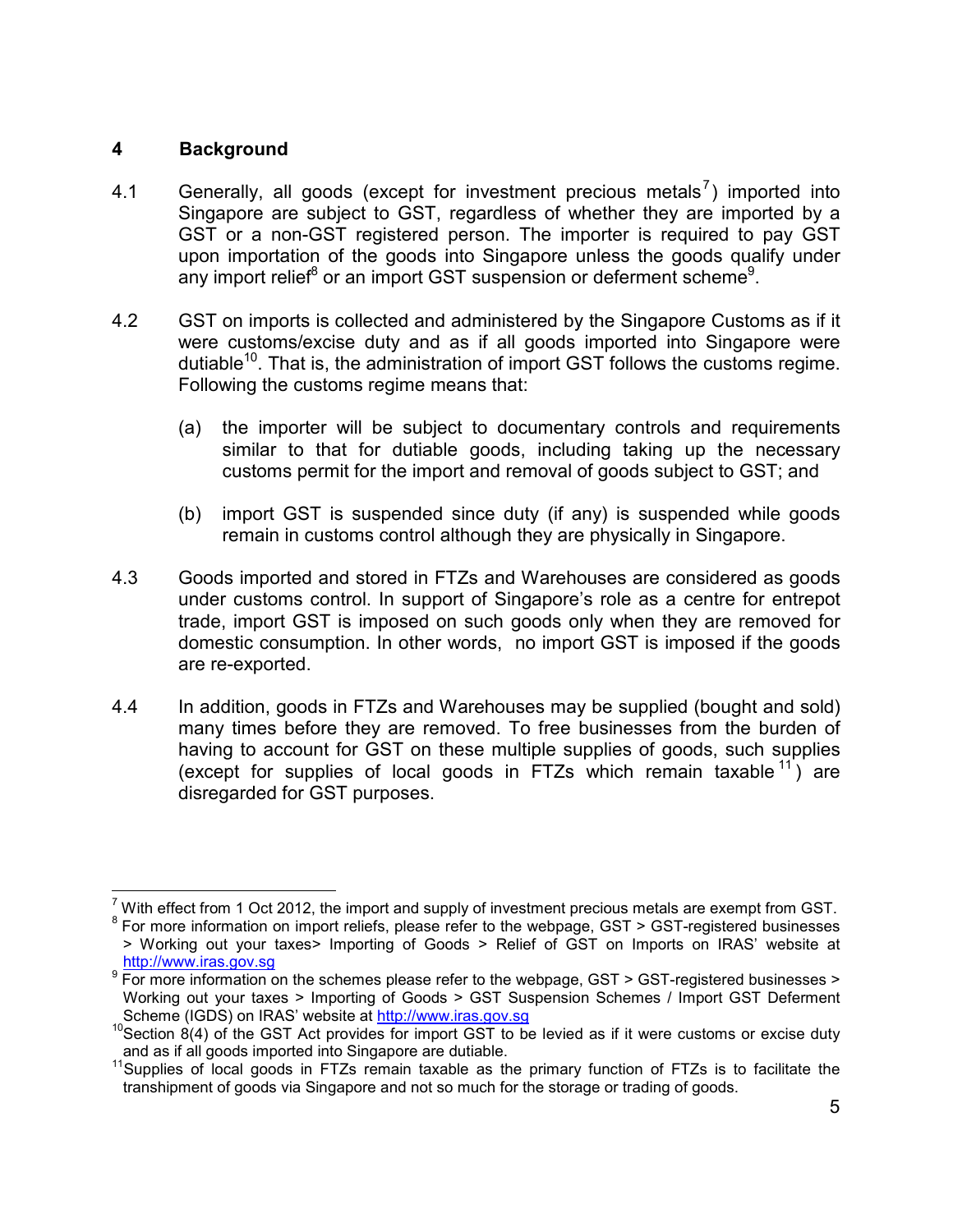## **5 GST Treatment for Goods in FTZs**

#### GST Treatment for Movement of Overseas Goods in and out of FTZs

- 5.1 You do not need to pay import GST when you land your overseas goods into an FTZ. However, when you remove the overseas goods from the FTZ into customs territory, import GST is payable and you must take up an import permit for the GST payment. Import GST is not payable if you are removing the goods under the following circumstances:
	- (i) you are an approved business under an import GST suspension or deferment scheme such as the Major Exporter Scheme (MES), Approved 3rd Party Logistics Company Scheme (A3PL), Approved Import Suspension Scheme (AISS) and Import GST Deferment Scheme (IGDS);
	- (ii) you have been granted relief from import GST by the Singapore Customs under the GST (Import Reliefs) Order; or
	- (iii) you are moving the goods directly from an FTZ into another FTZ, a Warehouse or an EF.
- 5.2 As a GST-registered business, you are to report the imports as your taxable purchases and claim the corresponding input tax in your GST return. This is provided that you satisfy all the conditions for claiming input tax $^{12}$ .
- 5.3 However, if you move your overseas goods from an FTZ out of Singapore (i.e. transshipment) without entering customs territory, it is outside the scope of GST. Thus, you are not required to report such movement of overseas goods in your GST return.

#### Supply of Overseas Goods within FTZs

- 5.4 Supply of overseas goods taking place in an FTZ involving either of the following situations are disregarded for GST purposes:
	- (i) the goods are removed from the FTZ; or
	- (ii) the goods are made available to the customer while they are in the FTZ.

Hence, you do not need to collect output GST on such supplies.

<sup>&</sup>lt;sup>12</sup> Sections 19 and 20 of the GST Act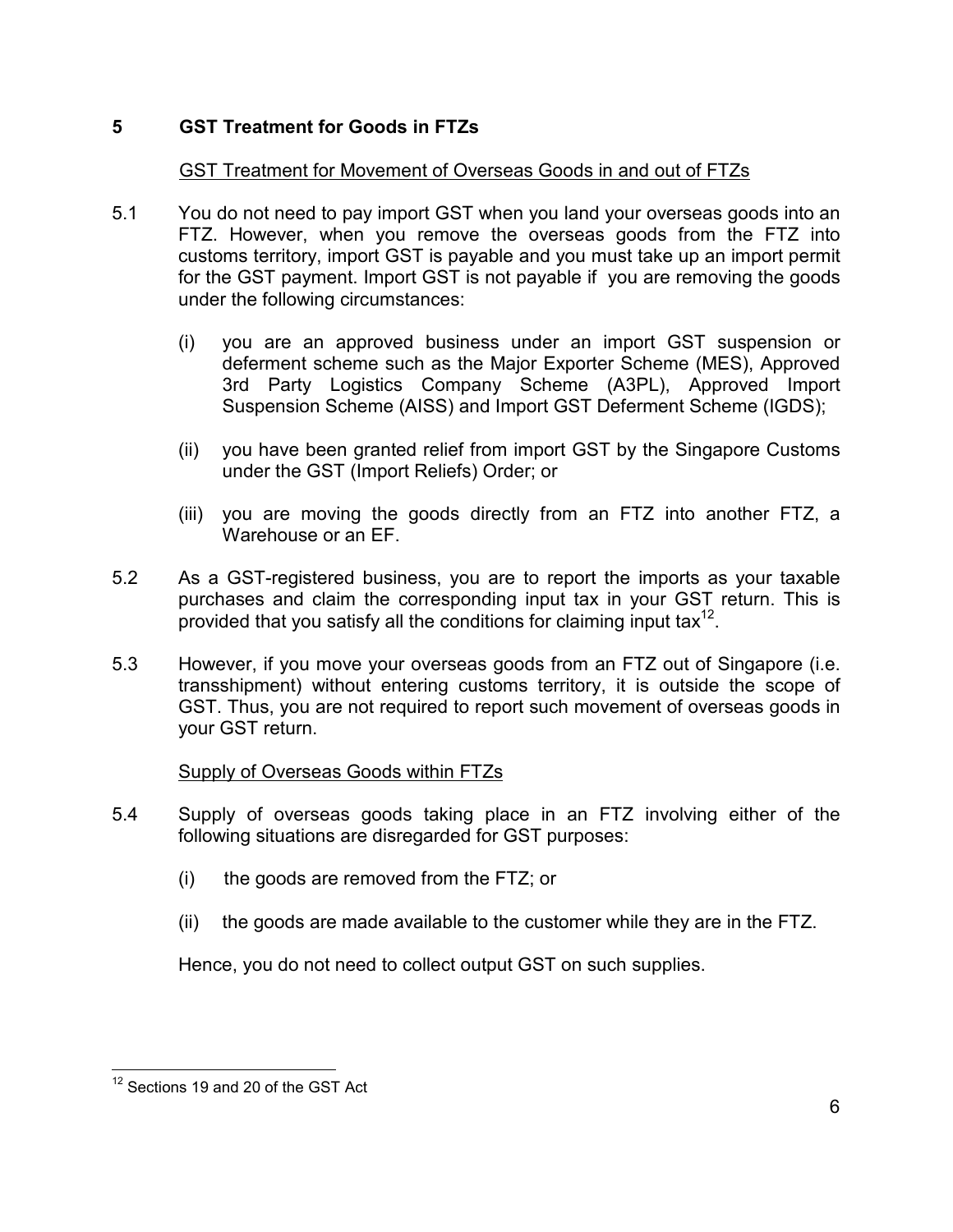5.5 While you do not have to report such supplies in your GST returns or issue tax invoices to your customers, you should maintain documentary evidence to support that the GST treatment has been correctly applied for such transactions.

#### GST Treatment for Movement of Local Goods in and out of FTZs

- 5.6 Local goods may be moved from customs territory into an FTZ, usually for exports out of Singapore. You are required to report the movement of local goods out of Singapore in your GST return as zero-rated supplies<sup>13</sup>.
- 5.7 No import GST is payable on the movement of local goods into an FTZ unless you subsequently remove the goods from the FTZ back into customs territory. You are then required to take up an import permit and pay import GST if your local goods re-enters customs territory. The only exceptions are under the following circumstances:
	- (i) you have been granted relief for the import GST by the Singapore Customs, for example in the case of cargo re-entering customs territory due to valid business reasons such as overseas order cancellation or vessel/aircraft delays; or
	- (ii) you are re-importing GST-paid goods under the Company Declaration Scheme (CDS) from the Airport Logistics Park of Singapore (ALPS) administered by the Singapore Customs.

#### GST Treatment for Supply of Local Goods within FTZs

- 5.8 Supplies of local goods in an FTZ are subject to the same GST rules applicable to any other supplies of goods in Singapore. Hence, you are to standard-rate your supplies of local goods in an FTZ and account for output GST. You may however, zero-rate your supplies if the goods are intended for:
	- (i) export; or

- (ii) use or installation on a qualifying ship (by way of sale or lease).
- 5.9 To zero-rate your supplies, you must satisfy the conditions and documentary requirements stated in our e-Tax Guides - "A Guide on Export" and/or "GST Guide for the Marine Industry" accordingly.

You are required to comply with the documentary evidence and conditions to support the zero-rating of your exports. For more details, please refer to our etax guide "A Guide on Exports" available in IRAS' website at http://www.iras.gov.sg.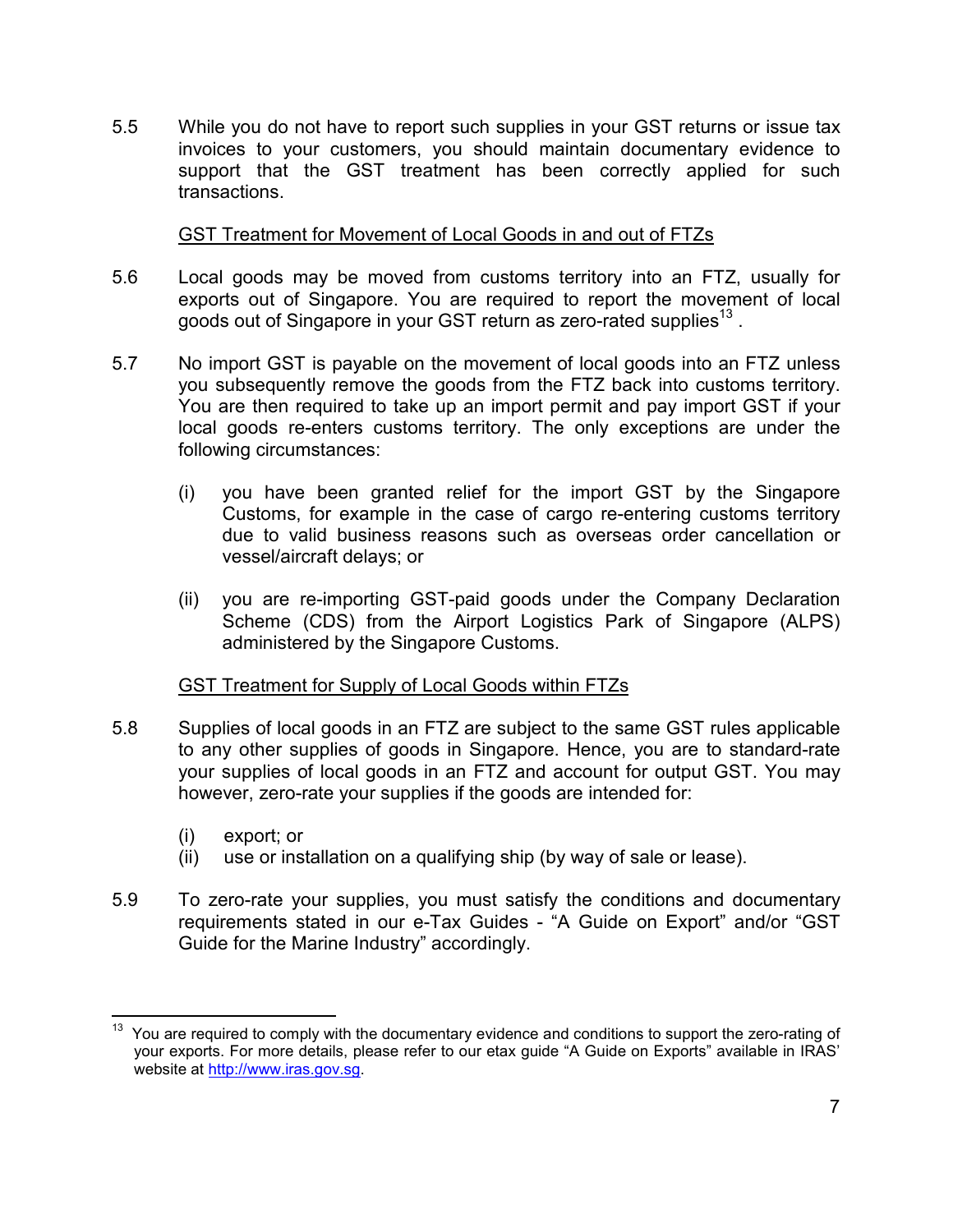#### **6 GST Treatment for Goods in Warehouses**

#### Movement of Overseas Goods in and out of Warehouses

- 6.1 Import GST is deferred if your overseas goods are moved into and stored in any Warehouses licensed under either the Customs Act or GST Act for the storage of overseas goods. However, when you remove the overseas goods from the Warehouses, import GST is payable and you need to take up an import permit for the GST payment. However, import GST is not payable if you are removing the goods under the following circumstances:
	- (i) you are an approved business under an import GST suspension or deferment scheme such as MES, A3PL, AISS and IGDS;
	- (ii) you have been granted relief for the import GST by the Singapore Customs under the GST (Import Reliefs) Order;
	- (iii) you are moving the goods directly from a Warehouse to another Warehouse, an FTZ or EF;
	- (iv) you are removing petroleum products from the Warehouses under regulation 43 of the GST (General) Regulations (see paragraph 8); or
	- (v) you are exporting the goods directly from the Warehouses.
- 6.2 You are required to report the movement of goods into the Warehouses as your taxable purchases and the subsequent export if any, as zero-rated supplies in your GST return. This is to facilitate tracking of the goods. Where the goods are removed from the Warehouses for local consumption, you should report them as your taxable purchases again and claim the corresponding input tax based on the relevant import permits, subject to the conditions for the claiming of input tax.

#### Supply of Overseas Goods within Warehouses

- 6.3 Supply of overseas goods taking place in the Warehouses involving either of the following situations are disregarded for GST purposes:
	- a. the goods are removed from the Warehouse; or
	- b. the goods are made available to the customer while they are in the Warehouse.

Hence, you do not need to collect output GST on such supplies.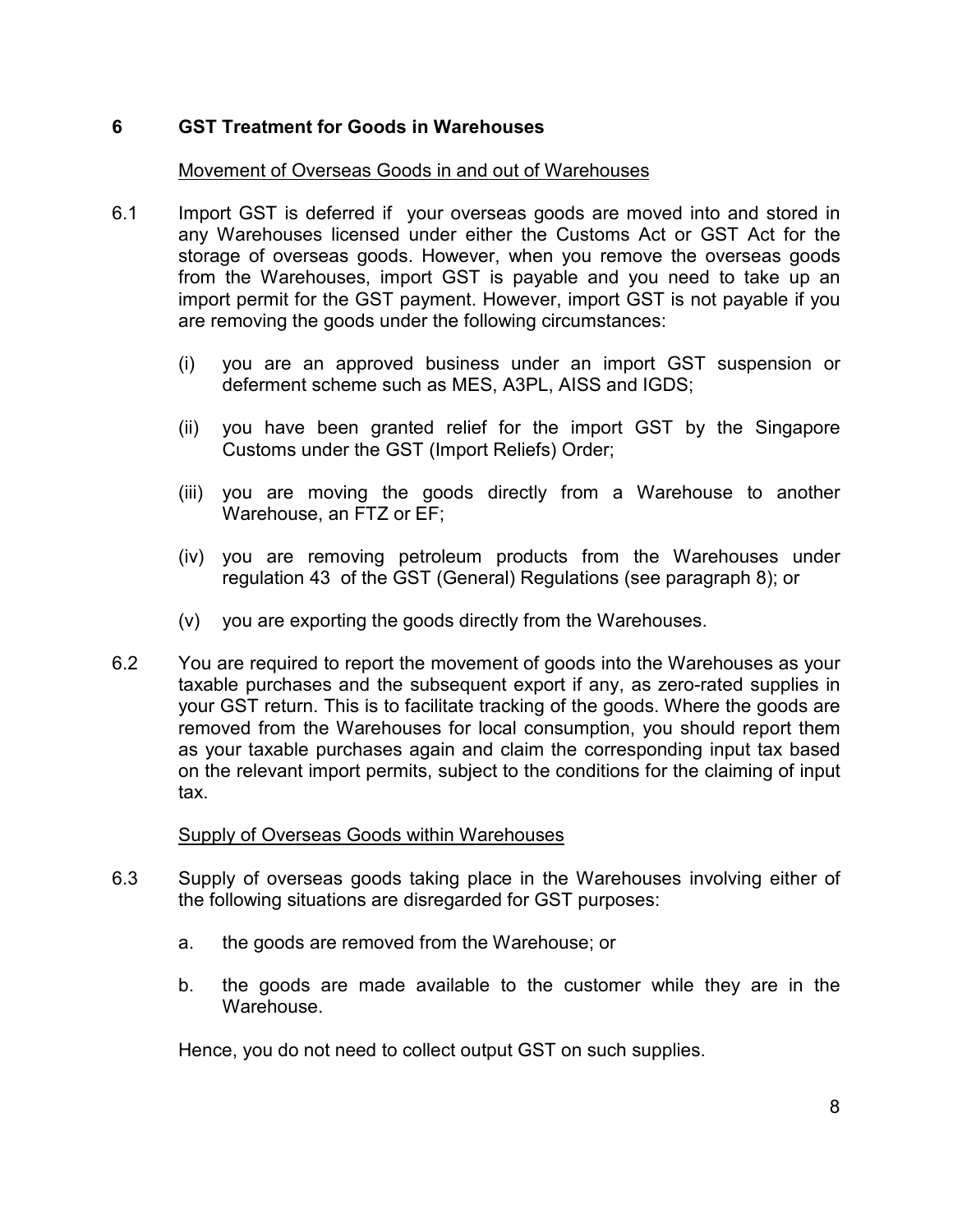- 6.4 While you do not have to report such supplies in your GST returns or issue tax invoices to your customers, you should maintain documentary evidence to support that the GST treatment has been correctly applied for such transactions.
- 6.5 The following diagram illustrates the GST treatment for goods in a Warehouse.

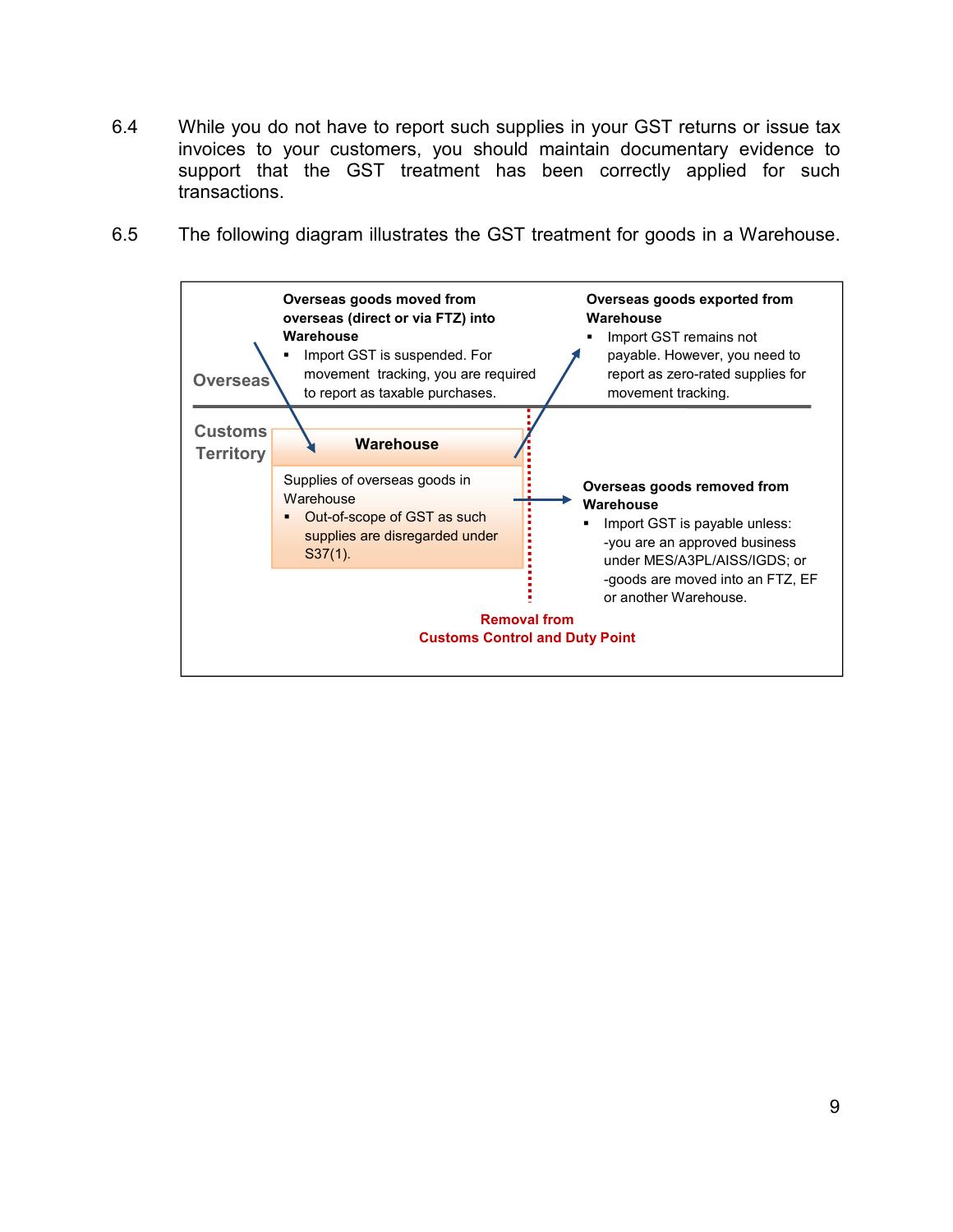### **7 GST Treatment for Locally-Manufactured Goods in EFs**

#### GST Treatment if there is a Supply of Goods in EFs

- 7.1 All supplies, except for the last supply, of goods in an EF are disregarded<sup>14</sup>. That is, where there is more than one supply of locally-manufactured goods taking place in an EF, GST is payable only on the last supply when the goods are removed from the EF. If you are the person removing the goods from the EF, you are required to take up an import permit and pay to the Singapore Customs the GST based on the value of the last supply (also known as the last selling price)<sup>15</sup> together with the relevant duty at the duty point.
- 7.2 You should include the value of the last supply and corresponding GST paid to the Singapore Customs as your taxable purchases and input tax respectively in your GST returns, subject to the conditions for the claiming of input tax.
- 7.3 However, no GST is payable on the last supply under the following circumstances:
	- (i) you are moving the goods directly from the EF to a Licensed Warehouse or an FTZ; or
	- (ii) you are removing petroleum products from the EF under regulation 43 of the GST (General) Regulations (see paragraph 8).

#### GST Treatment if there is No Supply of Goods in the EFs

- 7.4 No GST is payable on locally-manufactured goods removed from an EF if there is no supply or sale before payment of the excise duty.
- 7.5 However, you may need to pay import GST on the raw materials used to manufacture these goods, depending on whether import GST has been paid on these materials previously.

<sup>&</sup>lt;sup>14</sup> Section 37(2) of the GST Act

 $15$  Section 37(2)(BB) of the GST Act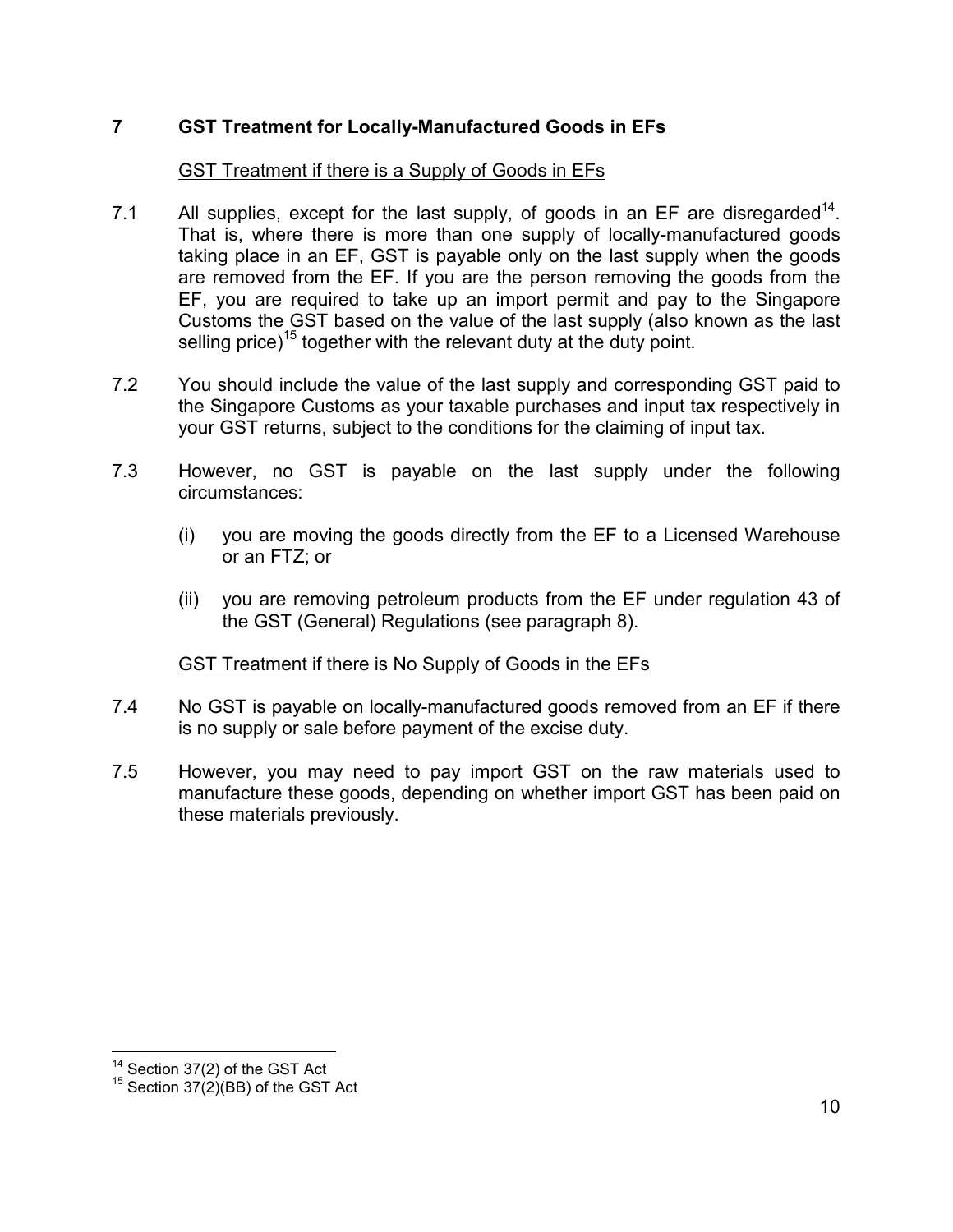#### Import GST-Unpaid Raw Materials<sup>16</sup>

- 7.6 Import GST is suspended on raw materials imported directly from overseas and/or remained under customs control (for example, stored in a Licensed Warehouse) up to the time they are moved into the EFs for manufacturing. When these raw materials are used to produce or manufacture goods in the EFs, they shall be treated as being removed from customs control when the goods are produced or manufactured<sup>17</sup> ("locally-manufactured goods").
- 7.7 If you are the person removing the locally-manufactured goods from the EFs for local consumption, you are required to take up an import permit and pay to the Singapore Customs the GST based on the value of the raw materials, at the duty point .
- 7.8 You should include the value of the raw materials and corresponding GST paid to the Singapore Customs as your taxable purchases and input tax respectively in your GST return, subject to the conditions for claiming input tax.
- 7.9 However, no GST is payable on the raw materials used to produce goods under the following circumstances:
	- (i) you are moving the goods directly from the EF to a Licensed Warehouse or an FTZ;
	- (ii) you are removing the petroleum products from the EF under regulation 43 of GST (General) Regulations (see paragraph 8).

#### Import GST-Paid Raw Materials

7.10 No further import GST is applicable if import GST has been paid earlier on the raw materials used for the locally-manufactured goods. This will be the case if the raw materials are imported directly into customs territory.

 $16$  Exclude goods where GST has previously been suspended under MES.

 $17$  Section  $37(3)$  of the GST Act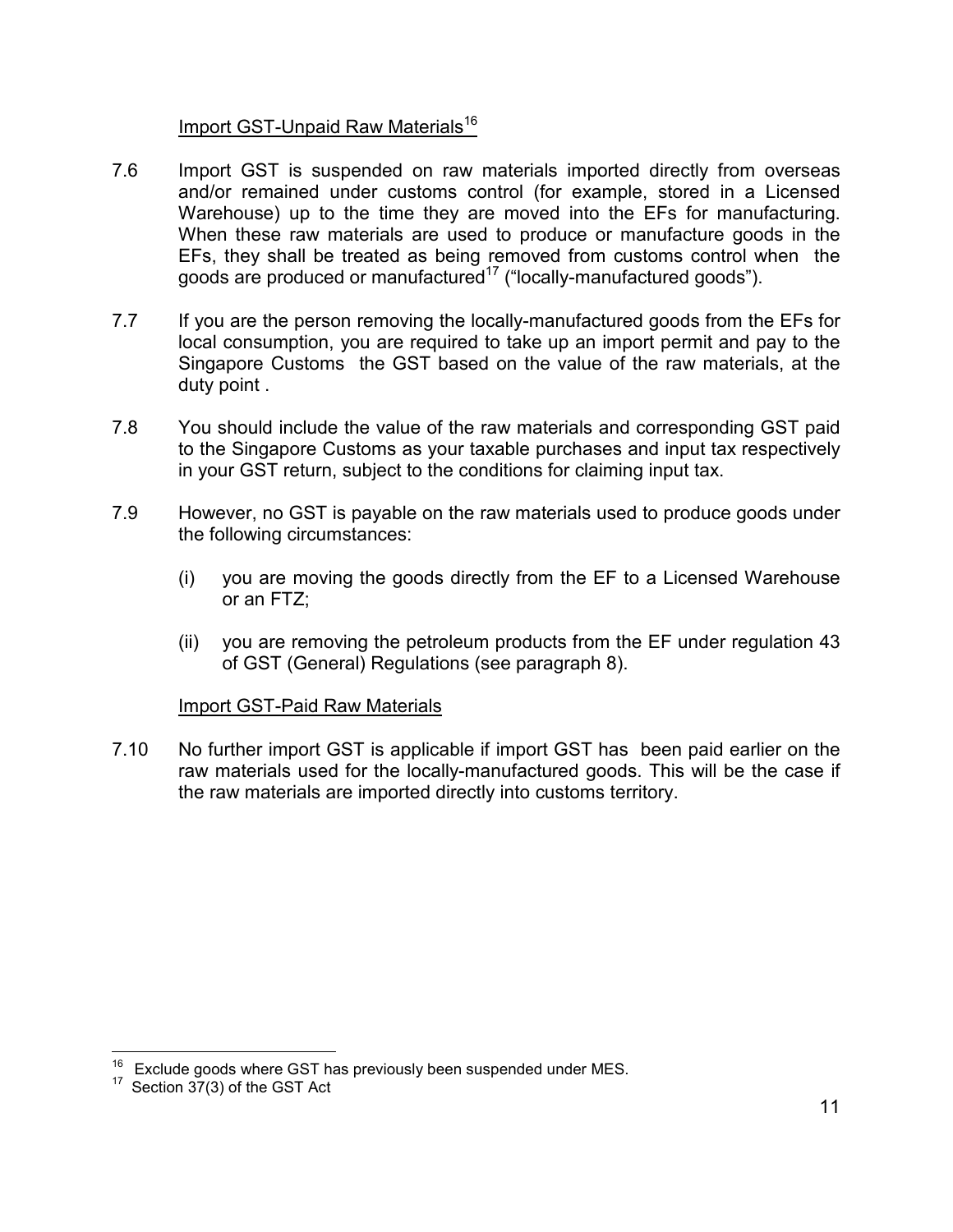7.11 The following diagrams illustrate the GST treatment for goods in an EF where there is a supply and where there is no supply.



#### **(A) If there is a supply of locally-manufactured goods within the EF**

**(B) If there is no supply of locally manufactured goods within the EF**

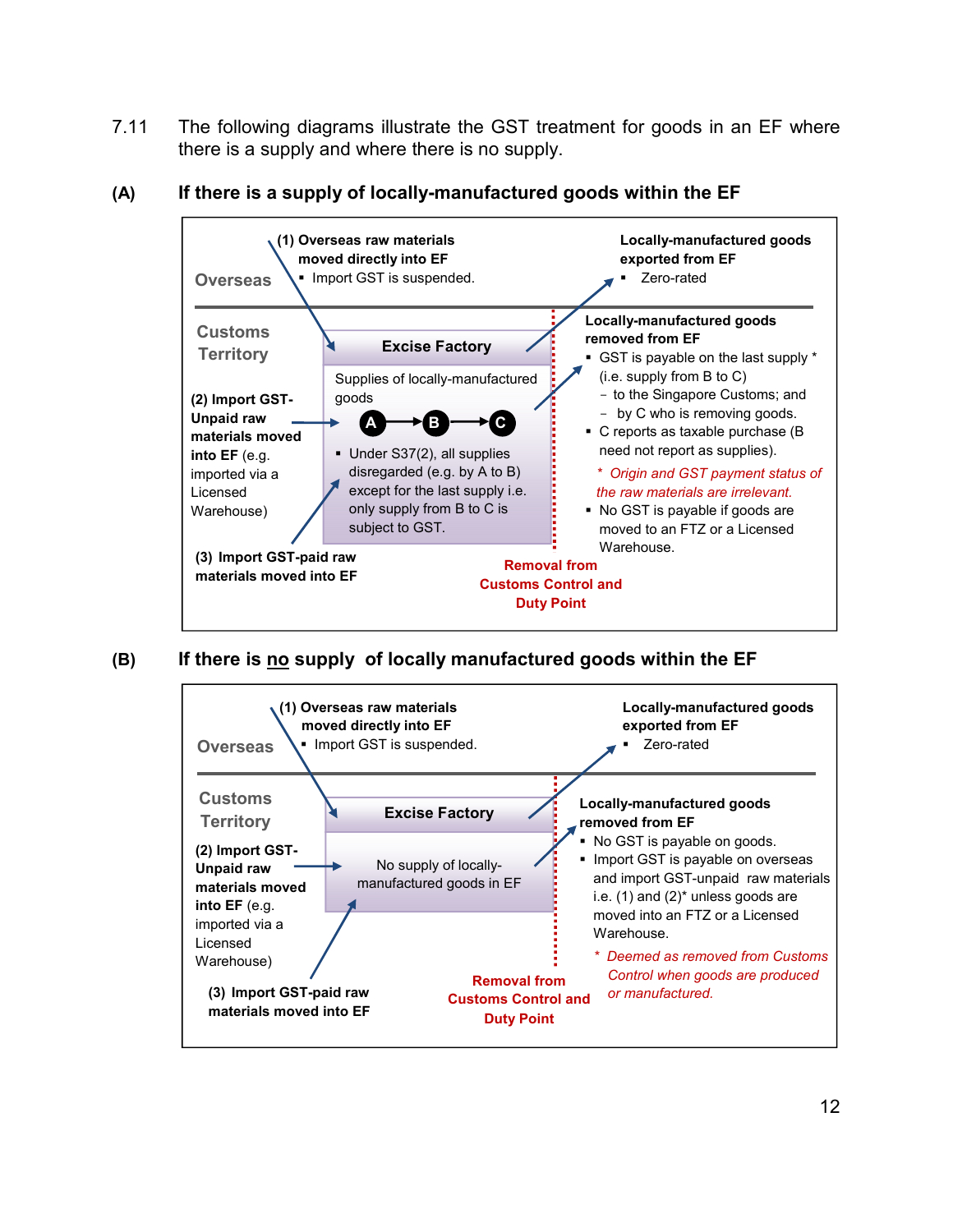#### **8 Additional GST Relief for Petroleum Products**

- 8.1 Under regulation 43 of the GST (General) Regulations, GST-registered businesses removing petroleum products from a Warehouse or an EF into customs territory are relieved from paying:
	- (i) import GST on removal of overseas petroleum products from a Warehouse (see paragraph 6.1);
	- (ii) GST on the last supply of locally-manufactured petroleum products in an EF (see paragraph 7.3); or
	- (iii) import GST on GST-unpaid raw petroleum materials used for locallymanufactured goods in an EF (see paragraph 7.9).
- 8.2 To be eligible for the above relief, you must satisfy the following conditions:
	- (i) you are GST-registered;

 $\overline{a}$ 

- (ii) you are removing the petroleum products for the purpose of your business;
- (iii) the petroleum products are for your principal trade, profession or vocation; and
- (iv) you satisfy all other conditions (if any) that the Comptroller has imposed.
- 8.3 No prior approval is required from the Comptroller to avail yourself to the above relief, as long as you satisfy all the above stated conditions.

#### **9 Temporary Removal of Goods from Warehouses for Auctions and Exhibitions**

- 9.1 A temporary removal scheme was introduced to promote auctions and exhibitions as well as specialized storage facilities in Singapore (hereafter referred to as "Scheme")
- 9.2 Under the Scheme, you can temporarily remove non-dutiable goods and selected dutiable wines from a Warehouse for qualifying auctions and exhibitions including related activities<sup>18</sup>, without the payment of import GST. GST is also suspended on your sales of these goods at the auction and

 $18$  With effect from 2012, we have also allowed the temporary removal of goods for repair and maintenance services. For more information, please refer to the e-Tax Guide, "GST: Specialised Warehouse Scheme and Zero-rating of Supplies" available in IRAS' website at http://www.iras.gov.sg.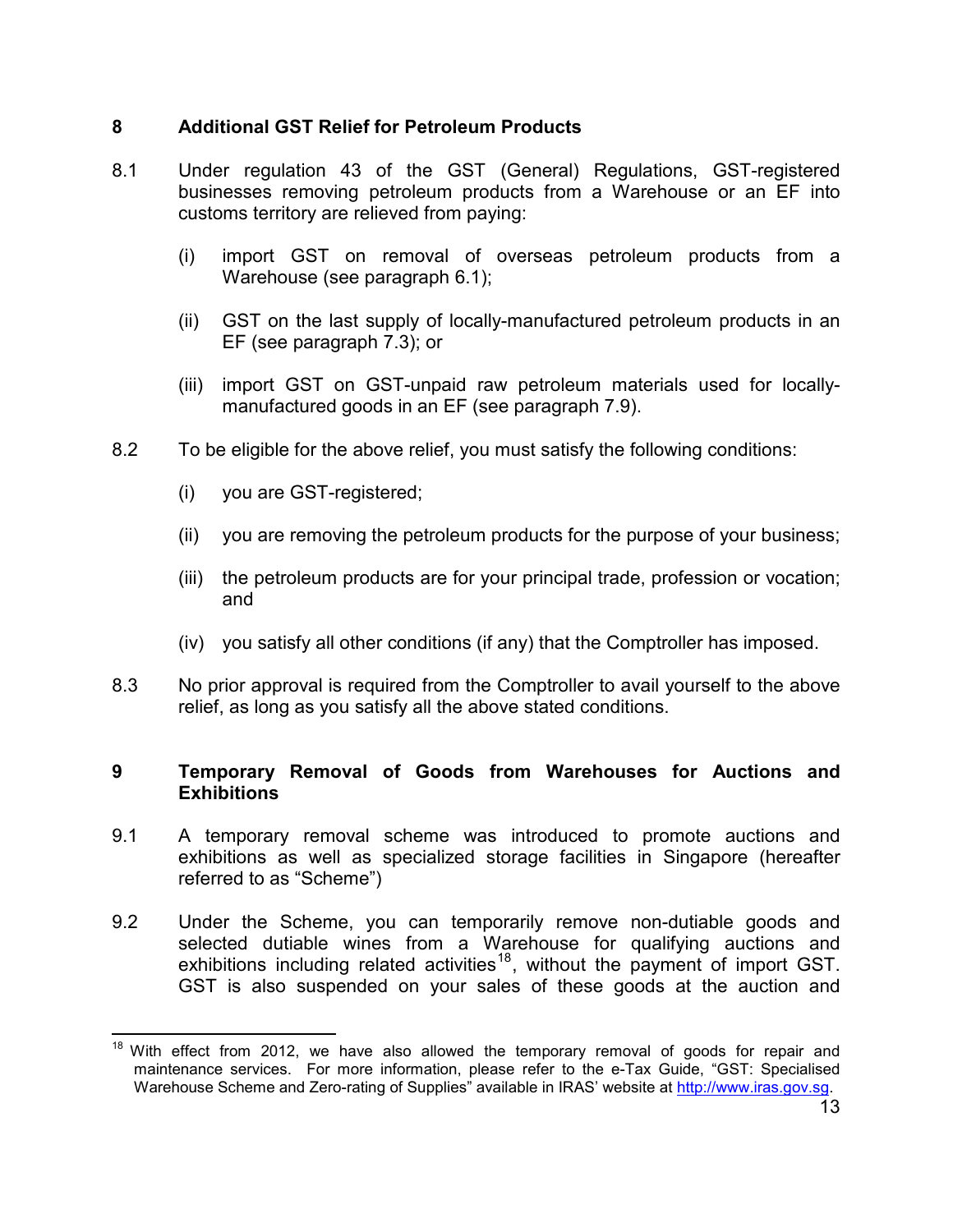exhibition venues. This is provided that you return these goods to a Warehouse after the auction or exhibition event.

- 9.3 In the event that you fail to return the goods to a Warehouse after the event, you are required to take up a payment permit to pay to the Singapore Customs the import GST suspended earlier. You must also account for GST on the sale of the goods at the auction or exhibition venue if you are GST-registered and the goods are delivered locally. If the goods are directly exported from the venue, you can zero-rate the sales provided that the relevant export documentation is maintained.
- 9.4 Prior approval has to be sought from the Singapore Customs if you wish to avail yourself to this Scheme.

#### **10 Other Scenarios of Goods and Services Consumed or Supplied in FTZs, Warehouses or EFs**

#### Unaccounted or Consumed Goods

10.1 You are required to take up an import permit with the Singapore Customs and pay import GST on overseas goods used or consumed within an FTZ. You are also required to pay import GST to the Singapore Customs for goods that are unaccounted for in a Warehouse.

#### Business Assets Put to Private Use

10.2 If you put your business assets to private use in the FTZs, Warehouses or EFs, you are deemed to be supplying a service for GST purposes<sup>19</sup>. Unless the supply qualifies as an international supply, you are required to account for GST on such supplies in your GST return.

#### Renting out Warehousing Space

10.3 If you rent out warehousing space in the FTZs, Warehouses or EFs, you are required to account for GST on the rental income in your GST return. This is because such a supply is considered as a supply of goods  $20$  made in Singapore.

Paragraph 5(3) of Second Schedule to the GST Act

<sup>&</sup>lt;sup>20</sup> The grant of a licence to occupy land is considered as a supply of goods under paragraph 4 of Second Schedule to the GST Act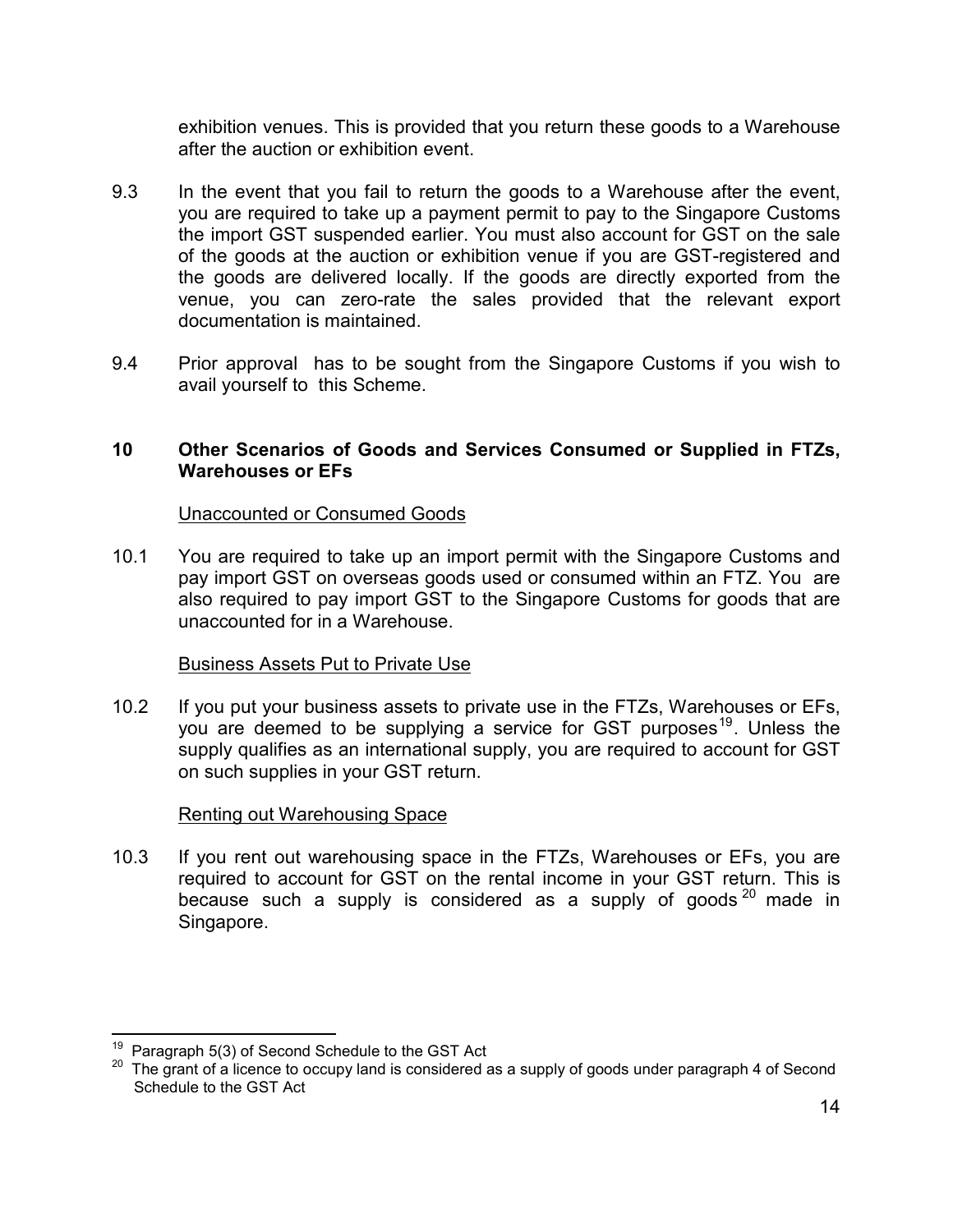#### Supplies of Services

10.4 Supplies of services in the FTZs, Warehouses or EFs are standard-rated, unless they qualify for zero-rating as international services under Section 21(3) of the GST Act.

#### **11 Contact information**

11.1 For enquires on this e-Tax Guide, please contact:

**Goods & Services Tax Division Inland Revenue Authority of Singapore**  55 Newton Road Revenue House Singapore 307987

Tel: 1800 356 8633 Fax: (+65) 6351 3553 Email: gst@iras.gov.sg

11.2 For more information or enquiries on import procedures, FTZs, Warehouses and EFs, please refer to the Singapore Customs' website at http://www.customs.gov.sg or contact the Singapore Customs on 6355 2000.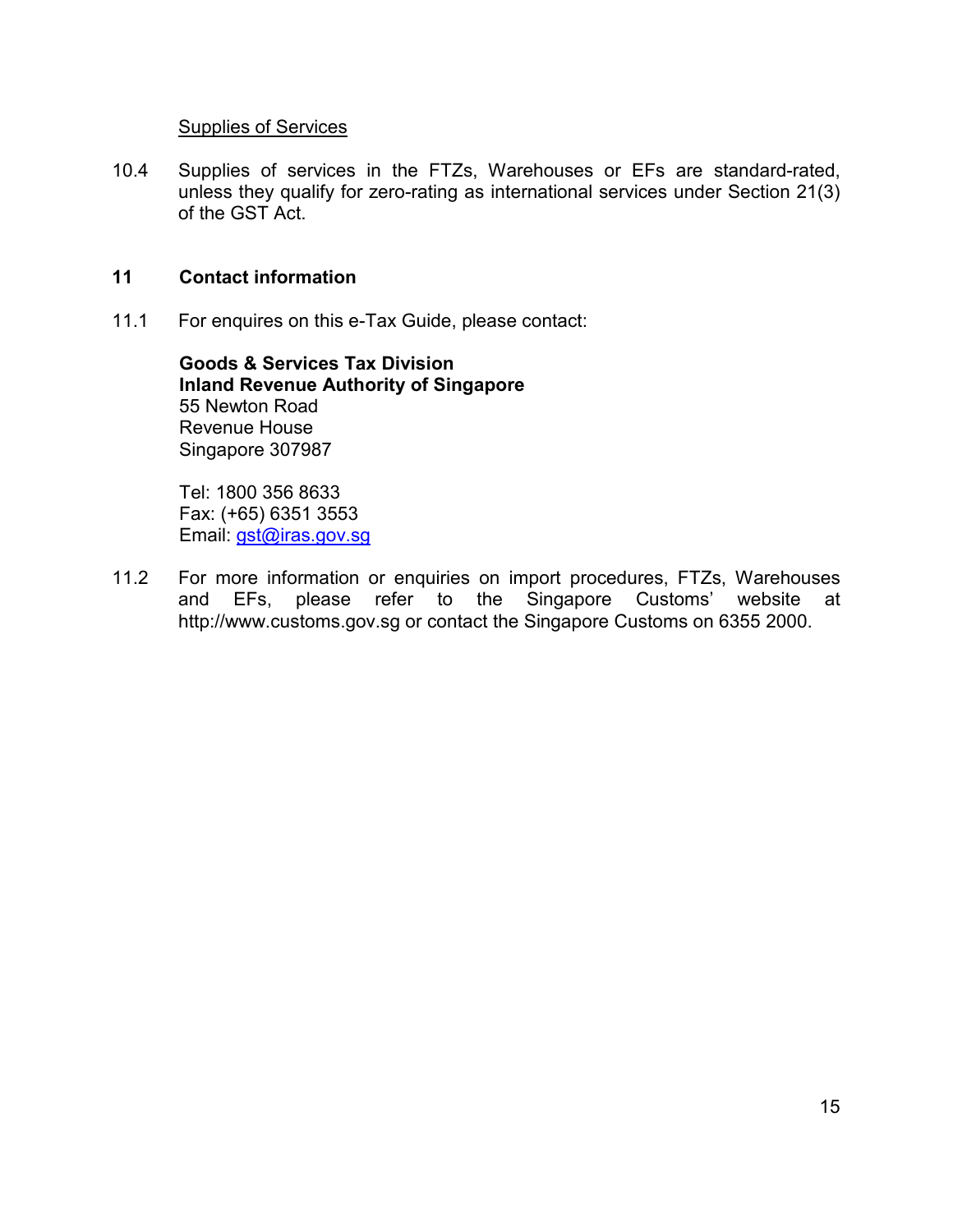## **12 Updates and amendments**

| Date of<br>amendment | <b>Amendments made</b>                                                                                                              |
|----------------------|-------------------------------------------------------------------------------------------------------------------------------------|
| 11 Feb 2016          | Replace "GST Guide on the Marine Industry-2010<br>Budget Changes" in paragraph 5.9 with new "GST Guide<br>for the Marine Industry". |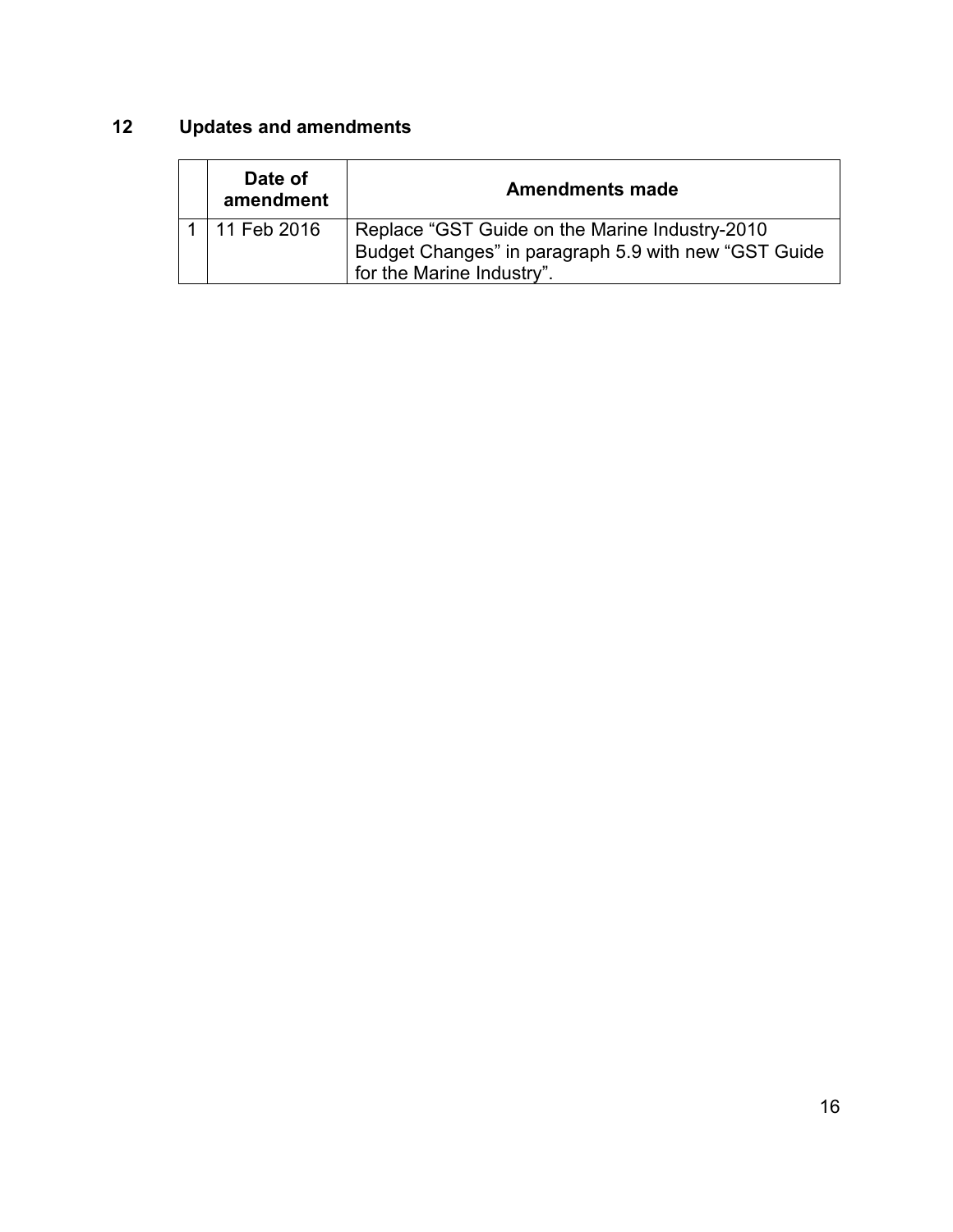## **Annex A – GST Treatment and Reporting Requirement for Goods in FTZs, Warehouses and EFs**

| <b>FTZs</b>    |                                                                 |                                                                                                                                                                                                                                                                                                                |                                                                                                                                                                                                                                      |  |
|----------------|-----------------------------------------------------------------|----------------------------------------------------------------------------------------------------------------------------------------------------------------------------------------------------------------------------------------------------------------------------------------------------------------|--------------------------------------------------------------------------------------------------------------------------------------------------------------------------------------------------------------------------------------|--|
|                |                                                                 | GST treatment and reporting requirement                                                                                                                                                                                                                                                                        |                                                                                                                                                                                                                                      |  |
| Scenario(s)    |                                                                 | Overseas goods                                                                                                                                                                                                                                                                                                 | Local goods                                                                                                                                                                                                                          |  |
| $\mathbf 1$    | Movement of goods<br>from overseas into<br><b>FTZs</b>          | Outside the scope of GST<br>• No reporting required                                                                                                                                                                                                                                                            | Not applicable                                                                                                                                                                                                                       |  |
| $\overline{2}$ | Supply of goods in<br>FTZs                                      | Supply disregarded and no<br>GST is applicable<br>• No reporting required                                                                                                                                                                                                                                      | Taxable supply and GST<br>chargeable<br>• Report as:<br>(i) standard-rated<br>supply and account<br>for output tax for<br>goods to be<br>delivered locally; or<br>zero-rated supply<br>(ii)<br>for goods which are<br>to be exported |  |
| 3              | Movement of goods<br>from FTZs to an<br>overseas country        | Outside the scope of GST<br>• No reporting required                                                                                                                                                                                                                                                            | • Report as zero-rated<br>supply                                                                                                                                                                                                     |  |
| $\overline{4}$ | Movement of goods<br>from FTZs into<br><b>Customs Territory</b> | Import GST payable unless:<br>you have been granted<br>(i)<br>a temporary import<br>relief;<br>(ii) you are under an import<br>deferment or suspension<br>scheme; or<br>(iii) you are moving the<br>goods into another FTZ,<br>a Warehouse or an EF<br>• Report as taxable<br>purchases and claim input<br>tax | Import GST payable<br>unless:<br>(i) you have been granted<br>a temporary import<br>relief<br>Report as taxable<br>purchases and claim<br>input tax                                                                                  |  |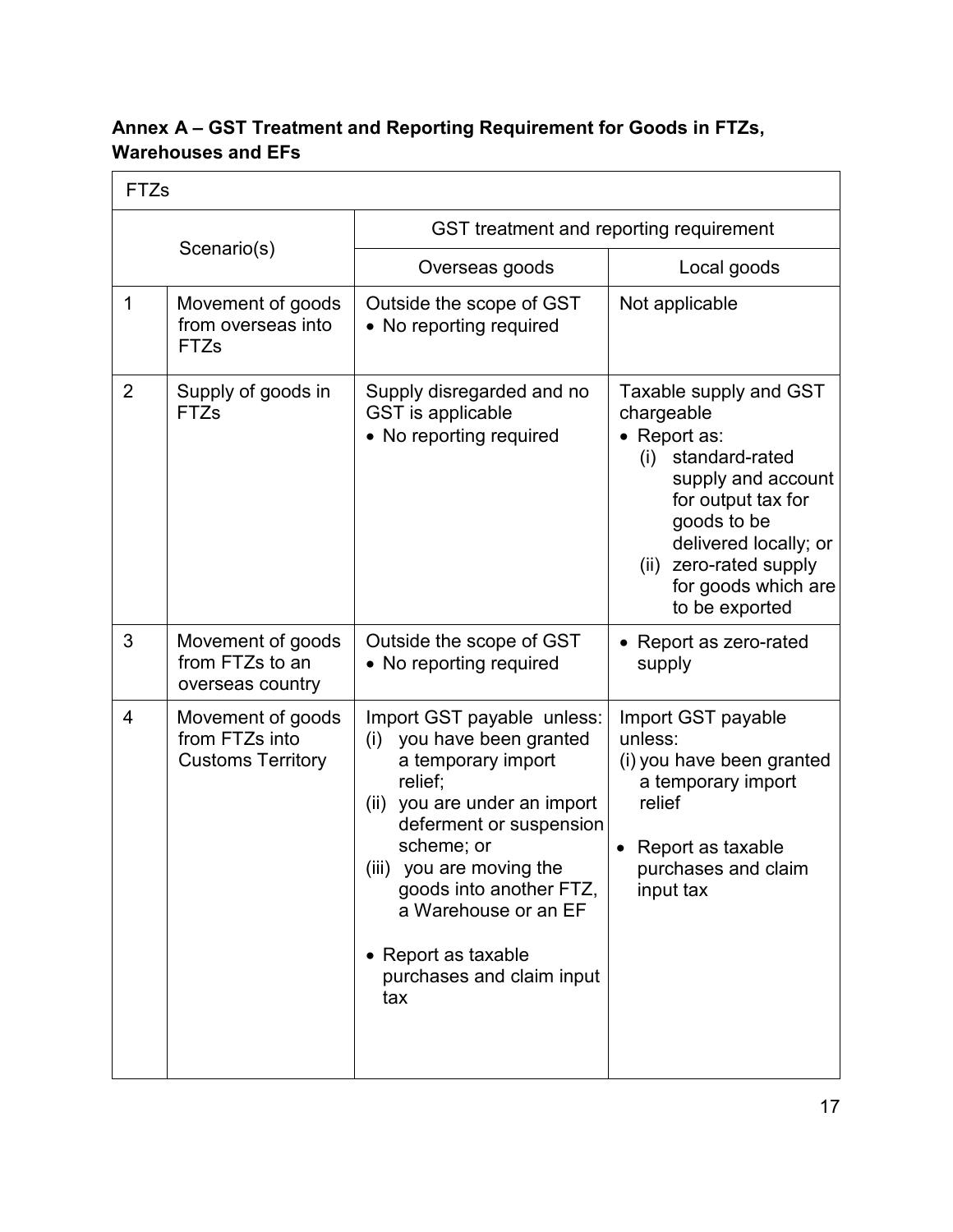| Warehouses     |                                                                                |                                                                                                                                                                                                                                                                                                                                                                                                                                                    |                           |  |
|----------------|--------------------------------------------------------------------------------|----------------------------------------------------------------------------------------------------------------------------------------------------------------------------------------------------------------------------------------------------------------------------------------------------------------------------------------------------------------------------------------------------------------------------------------------------|---------------------------|--|
| Scenario(s)    |                                                                                | GST treatment and reporting requirement                                                                                                                                                                                                                                                                                                                                                                                                            |                           |  |
|                |                                                                                | Overseas goods                                                                                                                                                                                                                                                                                                                                                                                                                                     | Local goods <sup>21</sup> |  |
| 1              | Movement of goods<br>from overseas<br>(direct or via FTZs)<br>into Warehouses  | Import GST is suspended<br>• Report as taxable<br>purchases                                                                                                                                                                                                                                                                                                                                                                                        | Not applicable            |  |
| $\overline{2}$ | Supply of goods in<br>Warehouses                                               | Supply disregarded and no<br>GST is applicable<br>• No reporting required                                                                                                                                                                                                                                                                                                                                                                          | Not applicable            |  |
| 3              | Movement of goods<br>from Warehouses<br>and exported to an<br>overseas country | No import GST payable<br>• Report as zero-rated<br>supply                                                                                                                                                                                                                                                                                                                                                                                          | Not applicable            |  |
| $\overline{4}$ | Movement of goods<br>from Warehouse<br>into Customs<br>Territory               | Import GST payable unless:<br>you have been granted<br>(i)<br>a temporary import<br>relief;<br>you are under an import<br>(ii)<br>deferment or suspension<br>scheme;<br>(iii) you are moving the<br>goods into an FTZ,<br>another Warehouse or<br>an EF; or<br>(iv) you are removing<br>petroleum products<br>(subject to certain<br>conditions being fulfilled<br>$-$ see paragraph 8)<br>• Report as taxable<br>purchases and claim input<br>tax | Not applicable            |  |

 $21$  Local goods are not permitted to enter into the Warehouses.